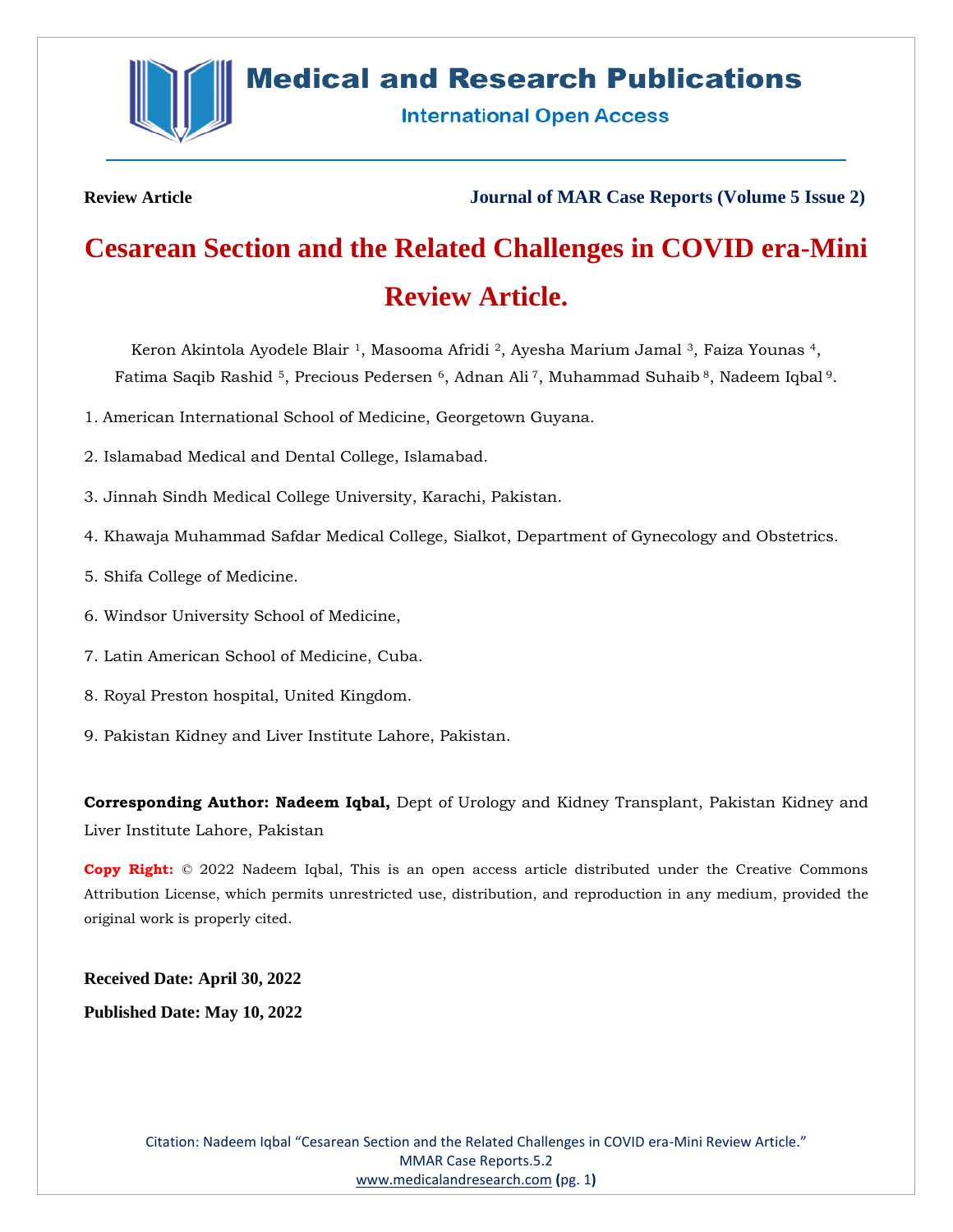#### *Abstract*

*The COVID-19 pandemic had profuse impact on the healthcare industry. This also involved the much important department of obstetrics care. Antenatal checkup, labor, delivery, and breastfeeding guidelines for COVID-19 positive patients constitute vital components in the mother and the child care. Pregnant women had to face more challenges in this pandemic era. Notable of these are the mental and physical challenges in this vulnerable segment of women.* 

*The aim of this review was to delve into this important aspect in the current literature on both the direct repercussions of catching COVID-19 during pregnancy and the indirect repercussions of the pandemic for pregnant women's health, mode of delivery and challenges of caesarian section during the pandemic era, in which containment and social distancing measures have disturbed the daily life.*

#### *Key Words:-*

*COVID-19; Pregnancy; Caesarian section.*

### **Introduction**

COVID-19 originated initially from Wuhan, China in winter of 2019 [1-2]. It then spread across the continents like a wild fire. It has, inflicted millions of people directly and indirectly [2-3]. It has affected all segments and ages of population [3-5]. It is worth noting that pregnant women are easily susceptible to this infection and if they catch it, the results might be frightful.

Peripartum services, unlike many other specialties, cannot be stopped or deferred in the context of pandemic challenges, the strain on limited work force and resources (6, 7). Management of either elective or obstetric emergencies in COVID-19 pandemic pose a great challenge as these patients can't be overlooked and timely intervention is required to save the life of the mother and the baby. The aim of this review was to delve into this important aspect in the current literature on both the direct implications of catching COVID-19 during pregnancy and the indirect repercussions of the pandemic for pregnant women's health, and the challenges of the caesarian section.

Citation: Nadeem Iqbal "Cesarean Section and the Related Challenges in COVID era-Mini Review Article." MAR Case Reports.5.2 [www.medicalandresearch.com](http://www.medicalandresearch.com/) **(**pg. 2**)**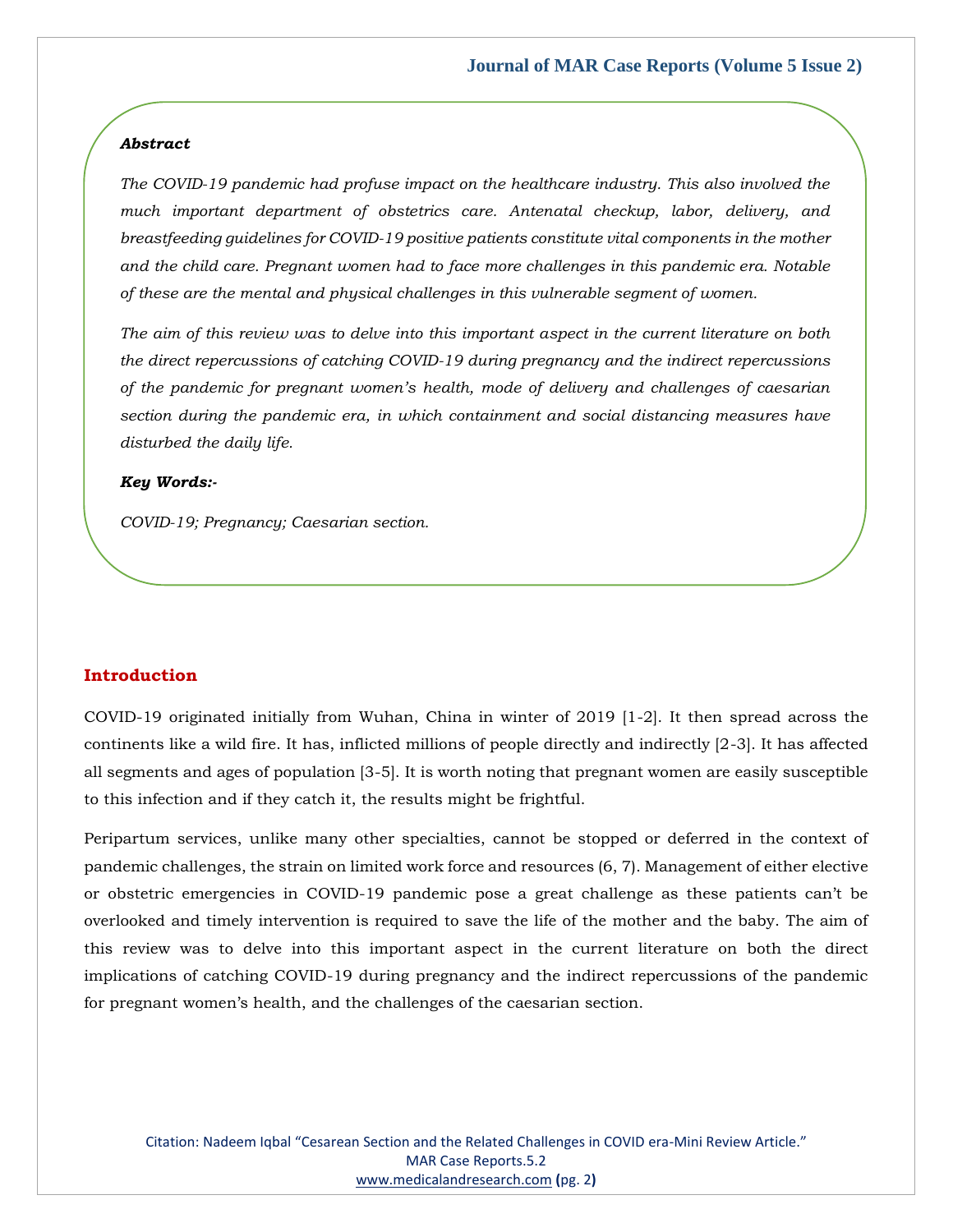#### **Methods**

We did search on PubMed, Medline database publications using: COVID-19, caesarian section; childbirth; pandemic; pregnancy and telemedicine clinic. The publications included were special communications, reviews, conferences papers, books and research studies regarding the subject matter over last 24 months.

#### **Discussion**

Respiratory droplets supposed to be the main route of transmission (8). Pregnant women are theoretically at higher risk of catching this infection owing to relatively impaired immunity (9). However interestingly recent evidence suggested that pregnant women are no more at risk of COVID-19 than other adults nor is the condition thought to be more severe in them (10). Moreover, it has been noted that clinical course of COVID-19 seems to be of milder nature in contrast to the SARS, Middle East respiratory syndrome, and influenza outbreaks (11).

As discussed, Peripartum services have to be continued non-stop, in contrast to many other healthcare services. When it comes to dealing with obstetric emergencies in COVID-19 pandemic, it becomes a tricky challenge as these patients need swift care and cannot afford delay in any intervention for the safety of the mother and the baby. Sometimes, it becomes quite difficult or even impossible to wait for the COVID test results before admitting an obstetrical emergency case. Delay can be life-threatening. Hence, in order to avert such dreadful situations, all pregnant patients can be electively admitted and tested for COVID-19 near term to anticipate the difficulties and plan and prepare health-care working staff to cope with impending challenges (9-13).

The pandemic had multifaceted implications on the healthcare requirements and the care provided to normal obstetric patients as well as those affected by the virus. Furthermore, protocols were implemented to provide flawless care to pregnant women during the antenatal period, during the labor, and the postnatal period (10-14). During the pregnancy period, women have to face significant anatomic, physiologic, and immunologic alterations to support and protect the developing fetus. These changes can increase susceptibility of pregnant women to catch infection with respiratory viruses.

Certain safety measures have been tried in COVID infected pregnant ladies by few centers in world, one such example included a study including 115 ladies infected with COVID-19, who underwent cesarean delivery. All of their patients were confirmed SARS-Cov-2 positive. They used only spinal anesthesia in their patients (12-14). As we know that lung is the primary target of the COVID virus, there may be potential challenges of exacerbation of pulmonary complications secondary to intubation in these patients.

Citation: Nadeem Iqbal "Cesarean Section and the Related Challenges in COVID era-Mini Review Article." MAR Case Reports.5.2 [www.medicalandresearch.com](http://www.medicalandresearch.com/) **(**pg. 3**)**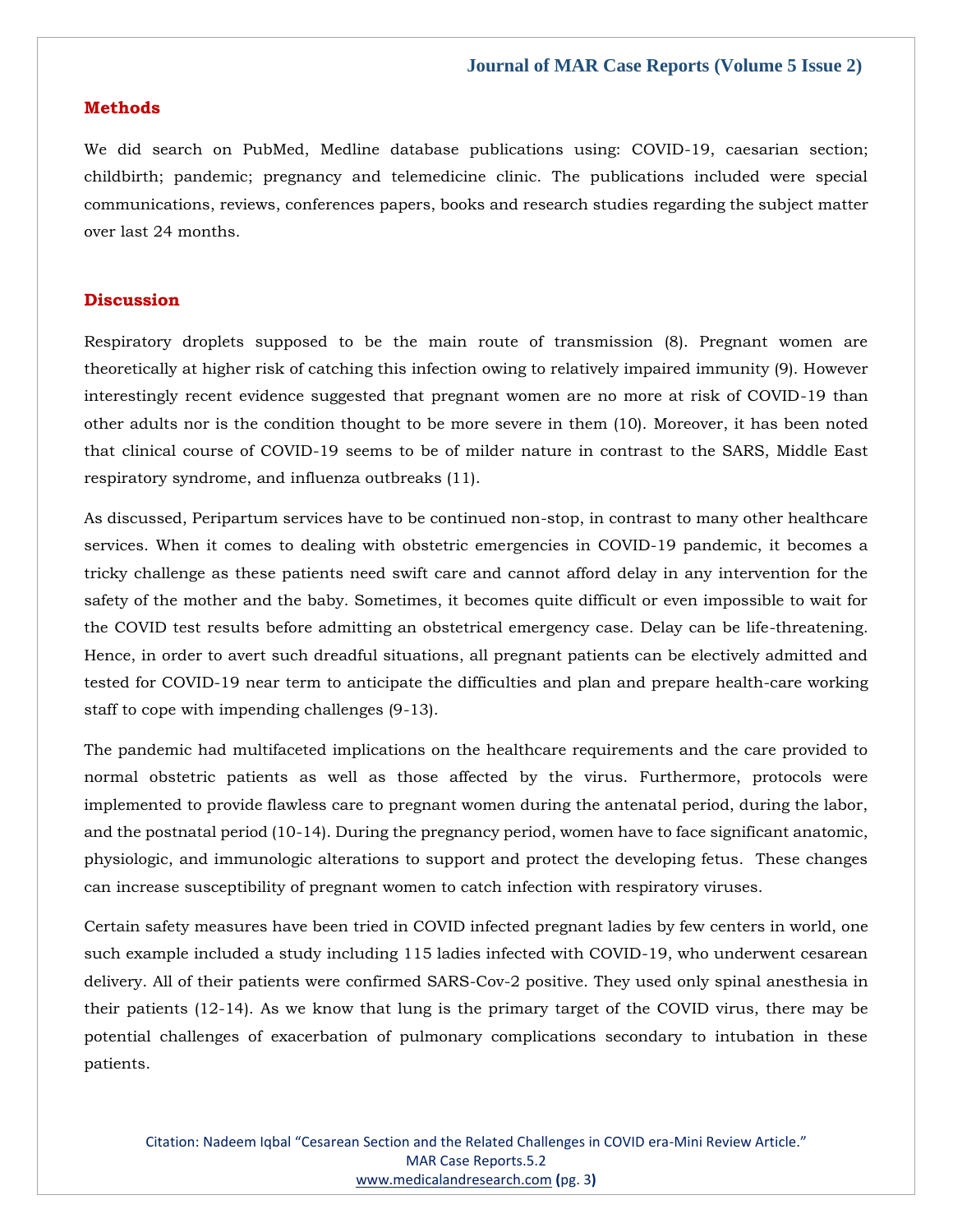#### **Journal of MAR Case Reports (Volume 5 Issue 2)**

Furthermore, general anesthesia is an aerosol-generating mode of anesthesia, so every attempt was made to avoid general anesthesia. An elective cesarean is considered to be the safest in these patients, but there is a paucity of data till date. Spinal anesthesia for LSCS was found safe and effective for obstetric anesthesia in COVID-19 both for the parturient and the newborn baby. They were of the opinion that elective cesarean should be preferred to emergency surgery. Identification of high-risk groups should be done rigorously. Moreover, effective biosafety precautions were of sheer importance for the safety of medical and paramedical staff.

In yet another study by Eva et al. C-section risk in SARS-CoV-2-infected patients is associated with the presence of pneumonia, especially in preterm pregnancies, and with clinical conditions that require a rapid and early termination of pregnancy. In pregnancies at term, delivery care is similar between asymptomatic patients and those with mild–moderate COVID-19 symptoms such that the presence of uterine scarring (due to a previous C-section) and induction or programmed C-sections for unspecified obstetric reasons contributed to the C-section rate. They also noted that patients in the C-section group had more obstetric and medical complications (abruptio placentae, hypertensive disorders and thrombotic events), including two maternal deaths that were associated with disseminated intravascular coagulation. It was established that women with a SARS-CoV-2 infection have a significantly higher risk of developing pre-eclampsia (15-16); this results in more C-sections in preterm pregnancies due to the difficulty in inducing these deliveries, which is in line with the findings mentioned above. Therefore, clinical practice guidelines to improve the quality of pregnancy care in times of COVID-19 have to be devised, as well as a standardization of the indications for C-sections (17-20).

Types of infectious agents such as blood, amniotic fluid, and other body fluids are generated during cesarean section, posing a challenge for healthcare workers of keeping the mother and neonate safe while protecting themselves against the COVID infection (21). In the face of threat of COVID infection, a thorough anesthesia plan, comprehensive pre-anesthesia preparation and tacit multidisciplinary cooperation can not only enhance the safety of mothers and infants, but also to reduce the risk of infection of health care staff.

In yet another study, it was noted that the heightened utilization of regional anaesthesia for category-1 caesarean section during the pandemic was not found to be associated with an increase in adverse neonatal outcomes. It is reassuring for anaesthetists, obstetricians, the parturient and those societies recommending the preferential utilization of regional anaesthesia for emergency caesarean section during the COVID-19 pandemic. However, it is of paramount importance that the anaesthetist, obstetrician and members of the multidisciplinary team attending a category-1 caesarean section communicate effectively with each other and are aware of the "shared responsibility of the urgency of delivery". Anaesthetists need to make a risk-benefit analysis to come up with the optimum choice of anaesthetic for each case. There should be continuous efforts to improve the safety of delivery which ever anaesthetic technique is utilized (22).

Citation: Nadeem Iqbal "Cesarean Section and the Related Challenges in COVID era-Mini Review Article." MAR Case Reports.5.2 [www.medicalandresearch.com](http://www.medicalandresearch.com/) **(**pg. 4**)**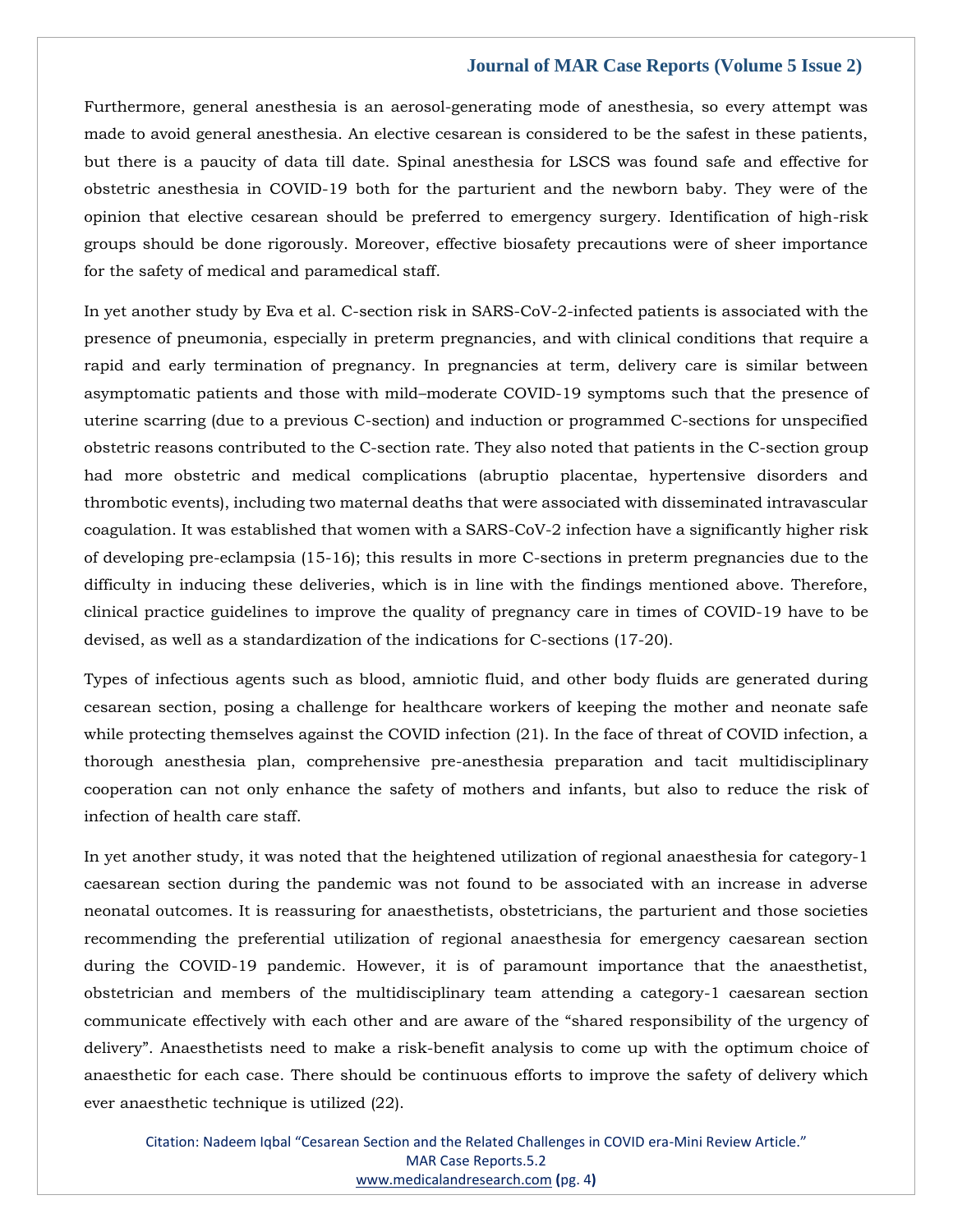# **Conclusion**

The continuity of obstetric care is of paramount importance even in times of pandemics. Taking special measures for the segregation of suspected COVID patients and healthy subjects is the key to the smooth delivery of services. Choosing wisely the type of anesthesia and precautions during caesarian section is vital for the safety of mother, newborn baby and the health care personnel alike.

# **Reference**

[1. Muralidar S, Ambi SV, Sekaran S, Krishnan UM. The emergence of COVID-19 as a global pandemic:](file:///C:/Users/Arief%20Mahimudh/Desktop/April/CR/1.%20Muralidar%20S,%20Ambi%20SV,%20Sekaran%20S,%20Krishnan%20UM.%20The%20emergence%20of%20COVID-19%20as%20a%20global%20pandemic:%20Understanding%20the%20epidemiology,%20immune%20response%20and%20potential%20therapeutic%20targets%20of%20SARSCoV-2.%20Biochimie.%202020;179:85–100.%20https:/doi.org/10.1016/j.bioch%20i.2020.09.018.)  [Understanding the epidemiology, immune response and potential therapeutic targets of SARSCoV-2.](file:///C:/Users/Arief%20Mahimudh/Desktop/April/CR/1.%20Muralidar%20S,%20Ambi%20SV,%20Sekaran%20S,%20Krishnan%20UM.%20The%20emergence%20of%20COVID-19%20as%20a%20global%20pandemic:%20Understanding%20the%20epidemiology,%20immune%20response%20and%20potential%20therapeutic%20targets%20of%20SARSCoV-2.%20Biochimie.%202020;179:85–100.%20https:/doi.org/10.1016/j.bioch%20i.2020.09.018.)  Biochimie. 2020;179:85–[100. https://doi.org/10.1016/j.bioch i.2020.09.018.](file:///C:/Users/Arief%20Mahimudh/Desktop/April/CR/1.%20Muralidar%20S,%20Ambi%20SV,%20Sekaran%20S,%20Krishnan%20UM.%20The%20emergence%20of%20COVID-19%20as%20a%20global%20pandemic:%20Understanding%20the%20epidemiology,%20immune%20response%20and%20potential%20therapeutic%20targets%20of%20SARSCoV-2.%20Biochimie.%202020;179:85–100.%20https:/doi.org/10.1016/j.bioch%20i.2020.09.018.)

[2. Pradhan A, Olsson P-E. Sex diferences in severity and mortality from COVID-19: are males more](file:///C:/Users/Arief%20Mahimudh/Desktop/April/CR/2.%20Pradhan%20A,%20Olsson%20P-E.%20Sex%20diferences%20in%20severity%20and%20mortality%20from%20COVID-19:%20are%20males%20more%20vulnerable%3f%20Biol%20Sex%20Difer.%202020.%20https:/doi.%20org/10.1186/s13293-020-00330-7)  [vulnerable? Biol Sex Difer. 2020. https://doi. org/10.1186/s13293-020-00330-7.](file:///C:/Users/Arief%20Mahimudh/Desktop/April/CR/2.%20Pradhan%20A,%20Olsson%20P-E.%20Sex%20diferences%20in%20severity%20and%20mortality%20from%20COVID-19:%20are%20males%20more%20vulnerable%3f%20Biol%20Sex%20Difer.%202020.%20https:/doi.%20org/10.1186/s13293-020-00330-7)

3. Arksey H, O'Malley L. Scoping [studies: towards a methodological framework. Int J Soc Res Methodol.](https://www.google.com/search?q=Scoping+studies%3A+towards+a+methodological+framework&oq=Scoping+studies%3A+towards+a+methodological+framework&aqs=chrome..69i57.446j0j9&sourceid=chrome&ie=UTF-8)  [2005;8\(1\):19](https://www.google.com/search?q=Scoping+studies%3A+towards+a+methodological+framework&oq=Scoping+studies%3A+towards+a+methodological+framework&aqs=chrome..69i57.446j0j9&sourceid=chrome&ie=UTF-8)–32.

[4. Braun V, Clarke V. What can "thematic analysis" ofer health and wellbeing researchers? Int J Qual](file:///C:/Users/Arief%20Mahimudh/Desktop/April/CR/4.%20Braun%20V,%20Clarke%20V.%20What%20can)  [Stud Health Well-Being. 2014. https://doi. org/10.3402/qhw.v9.26152.](file:///C:/Users/Arief%20Mahimudh/Desktop/April/CR/4.%20Braun%20V,%20Clarke%20V.%20What%20can)

[5. Delahoy MJ, Whitaker M, O'Halloran A, Chai SJ, Kirley PD, Alden N, et al. Characteristics and](https://www.google.com/search?q=Characteristics+and+Maternal+and+Birth+Outcomes+of+Hospitalized+Pregnant+Women+with+Laboratory-Confirmed+COVID-19+-+COVID-NET%2C+13+States%2C+March+1-August+22%2C+2020&sxsrf=ALiCzsYwCX-_zj54YttW3q-a0ozu_c1tug%3A1651732229994&ei=BW9zYqm0PLueseMP4pO8sAk&ved=0ahUKEwjpytSG3sf3AhU7T2wGHeIJD5YQ4dUDCA4&oq=Characteristics+and+Maternal+and+Birth+Outcomes+of+Hospitalized+Pregnant+Women+with+Laboratory-Confirmed+COVID-19+-+COVID-NET%2C+13+States%2C+March+1-August+22%2C+2020&gs_lcp=Cgdnd3Mtd2l6EAwyBwgjEOoCECcyBwgjEOoCECcyBwgjEOoCECcyBwgjEOoCECcyBwgjEOoCECcyBwgjEOoCECcyBwgjEOoCECcyBwgjEOoCECcyBwgjEOoCECcyBwgjEOoCECdKBAhBGABKBAhGGABQvAZYvAZgowhoAXABeACAAQCIAQCSAQCYAQCgAQGgAQKwAQrAAQE&sclient=gws-wiz)  [Maternal and Birth Outcomes of Hospitalized Pregnant Women with Laboratory-Confirmed COVID-19 -](https://www.google.com/search?q=Characteristics+and+Maternal+and+Birth+Outcomes+of+Hospitalized+Pregnant+Women+with+Laboratory-Confirmed+COVID-19+-+COVID-NET%2C+13+States%2C+March+1-August+22%2C+2020&sxsrf=ALiCzsYwCX-_zj54YttW3q-a0ozu_c1tug%3A1651732229994&ei=BW9zYqm0PLueseMP4pO8sAk&ved=0ahUKEwjpytSG3sf3AhU7T2wGHeIJD5YQ4dUDCA4&oq=Characteristics+and+Maternal+and+Birth+Outcomes+of+Hospitalized+Pregnant+Women+with+Laboratory-Confirmed+COVID-19+-+COVID-NET%2C+13+States%2C+March+1-August+22%2C+2020&gs_lcp=Cgdnd3Mtd2l6EAwyBwgjEOoCECcyBwgjEOoCECcyBwgjEOoCECcyBwgjEOoCECcyBwgjEOoCECcyBwgjEOoCECcyBwgjEOoCECcyBwgjEOoCECcyBwgjEOoCECcyBwgjEOoCECdKBAhBGABKBAhGGABQvAZYvAZgowhoAXABeACAAQCIAQCSAQCYAQCgAQGgAQKwAQrAAQE&sclient=gws-wiz) [COVID-NET, 13 States, March 1-August 22, 2020. MMWR Morb](https://www.google.com/search?q=Characteristics+and+Maternal+and+Birth+Outcomes+of+Hospitalized+Pregnant+Women+with+Laboratory-Confirmed+COVID-19+-+COVID-NET%2C+13+States%2C+March+1-August+22%2C+2020&sxsrf=ALiCzsYwCX-_zj54YttW3q-a0ozu_c1tug%3A1651732229994&ei=BW9zYqm0PLueseMP4pO8sAk&ved=0ahUKEwjpytSG3sf3AhU7T2wGHeIJD5YQ4dUDCA4&oq=Characteristics+and+Maternal+and+Birth+Outcomes+of+Hospitalized+Pregnant+Women+with+Laboratory-Confirmed+COVID-19+-+COVID-NET%2C+13+States%2C+March+1-August+22%2C+2020&gs_lcp=Cgdnd3Mtd2l6EAwyBwgjEOoCECcyBwgjEOoCECcyBwgjEOoCECcyBwgjEOoCECcyBwgjEOoCECcyBwgjEOoCECcyBwgjEOoCECcyBwgjEOoCECcyBwgjEOoCECcyBwgjEOoCECdKBAhBGABKBAhGGABQvAZYvAZgowhoAXABeACAAQCIAQCSAQCYAQCgAQGgAQKwAQrAAQE&sclient=gws-wiz) Mortal Wkly Rep. 2020 Sep [25;69\(38\):1347-1354. doi: 10.15585/mmwr.mm6938e1.](https://www.google.com/search?q=Characteristics+and+Maternal+and+Birth+Outcomes+of+Hospitalized+Pregnant+Women+with+Laboratory-Confirmed+COVID-19+-+COVID-NET%2C+13+States%2C+March+1-August+22%2C+2020&sxsrf=ALiCzsYwCX-_zj54YttW3q-a0ozu_c1tug%3A1651732229994&ei=BW9zYqm0PLueseMP4pO8sAk&ved=0ahUKEwjpytSG3sf3AhU7T2wGHeIJD5YQ4dUDCA4&oq=Characteristics+and+Maternal+and+Birth+Outcomes+of+Hospitalized+Pregnant+Women+with+Laboratory-Confirmed+COVID-19+-+COVID-NET%2C+13+States%2C+March+1-August+22%2C+2020&gs_lcp=Cgdnd3Mtd2l6EAwyBwgjEOoCECcyBwgjEOoCECcyBwgjEOoCECcyBwgjEOoCECcyBwgjEOoCECcyBwgjEOoCECcyBwgjEOoCECcyBwgjEOoCECcyBwgjEOoCECcyBwgjEOoCECdKBAhBGABKBAhGGABQvAZYvAZgowhoAXABeACAAQCIAQCSAQCYAQCgAQGgAQKwAQrAAQE&sclient=gws-wiz)

6. Chen H, Guo J, Wang C, Luo F, Yu X, Zhang W, et al. Clinical characteristics and intrauterine vertical transmission potential of COVID 19 infection in nine pregnant women: A retrospective review of medical records. Lancet. 2020;395:809–15. [PMCID: PMC7159281] [PubMed: 32151335]

7. Bampoe S, Odor PM, Lucas DN. Novel coronavirus SARS-CoV-2 and COVID-19. Practice recommendations for obstetric anaesthesia: What we have learned thus far. Int J Obstet Anesth. 2020;43:1–8. [PMCID: PMC7179500] [PubMed: 32437912]

8. Huang C, Wang Y, Li X, Ren L, Zhao J, Hu Y, et al. Clinical features of patients infected with 2019 novel coronavirus in Wuhan, China. Lancet. 2020;395:497–506. [PMCID: PMC7159299] [PubMed: 31986264]

9. Wax RS, Christian MD. Practical recommendations for critical care and anesthesiology teams caring for novel coronavirus (2019-nCoV) patients. Can J Anesth. 2020;67:568–76. [PMCID: PMC7091420] [PubMed: 32052373]

Citation: Nadeem Iqbal "Cesarean Section and the Related Challenges in COVID era-Mini Review Article." MAR Case Reports.5.2 [www.medicalandresearch.com](http://www.medicalandresearch.com/) **(**pg. 5**)**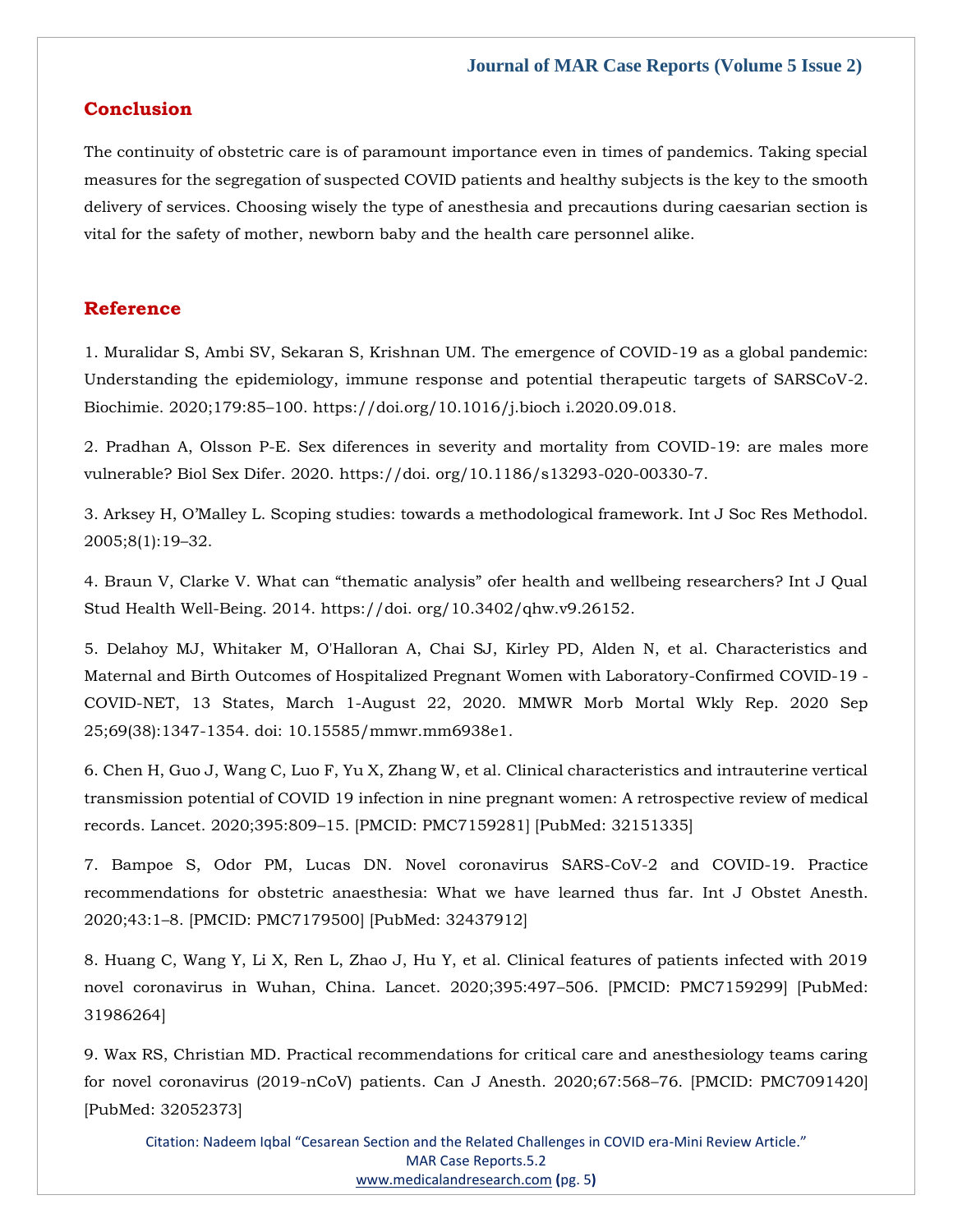#### **Journal of MAR Case Reports (Volume 5 Issue 2)**

10. Ismail S, Aman A. Safe anesthesia and analgesia for obstetric patients in COVID 19 pandemic. J Obstet Anaesth Crit Care. 2020;10:65–8.

11. Iqbal S, Iqbal A, Blair KAA, Gill BS, Waseem FM, Mahmud US, et al. Challenges Faced by the Patients on Dialysis Treatment in COVID-19 Era and the Possible Solutions. Biomed J Sci & Tech Res: 2021; 36; 28279-28282. BJSTR. MS.ID.005812.

12. Younas F, Blair KAA Waseem F H, Ahmed M B, Rashid F S, et al. "Challenges Faced by the Gynecology and Obstetrics Patients in COVID-19 Era and Solutions Ahead-Review Article". Journal of MAR Case Reports.2021:3 (1):1-8.

13. Birnbach DJ, Bateman BT. Obstetric anesthesia: Leading the way in patient safety. Obstet Gynecol Clin North Am. 2019;46:329–37. [PubMed: 31056134]

14. Sorbello M, El-Boghdadly K, Di Giacinto I, Cataldo R, Esposito C, Falcetta S, et al. The Italian coronavirus disease 2019 outbreak: Recommendations from clinical practice. Anaesthesia. 2020;75:724–32. [PubMed: 32221973]

15. Pereira A, Cruz-Melguizo S, Adrien M, Fuentes L, Marin E, Perez-Medina T. Clinical course of coronavirus disease-2019 in pregnancy. Acta Obstet Gynecol Scand. 2020 ;99(7):839-847. doi: 10.1111/aogs.13921.

16. Conde-Agudelo, A.; Romero, R. SARS-CoV-2 infection during pregnancy and risk of preeclampsia: A systematic review and meta-analysis. Am. J. Obstet. Gynecol. 2021. [CrossRef]

17. Conde-Agudelo, A.; Romero, R. SARS-CoV-2 infection during pregnancy and risk of preeclampsia: A systematic review and meta-analysis. Am. J. Obstet. Gynecol. 2021. [CrossRef]

18. Allotey, J.; Stallings, E.; Bonet, M.; Yap, M.; Chatterjee, S.; Kew, T.; Debenham, L.; Llavall, A.C.; Dixit, A.; Zhou, D.; et al. Clinical manifestations, risk factors, and maternal and perinatal outcomes of coronavirus disease 2019 in pregnancy: Living systematic review and meta-analysis. BMJ 2020, 370, m3320. [CrossRef] [PubMed]

19. Zaigham, M.; Andersson, O. Maternal and perinatal outcomes with COVID-19: A systematic review of 108 pregnancies. Acta Obstet. Gynecol. Scand. 2020, 99, 823–829. [CrossRef] [PubMed]

20. Woo, I.; Hindoyan, R.; Landay, M.; Ho, J.; Ingles, S.A.; McGinnis, L.K.; Paulson, R.J.; Chung, K. Perinatal outcomes after natural conception versus in vitro fertilization (IVF) in gestational surrogates: A model to evaluate IVF treatment versus maternal effects. Fertil. Steril. 2017, 108, 993–998. [CrossRef] [PubMed]